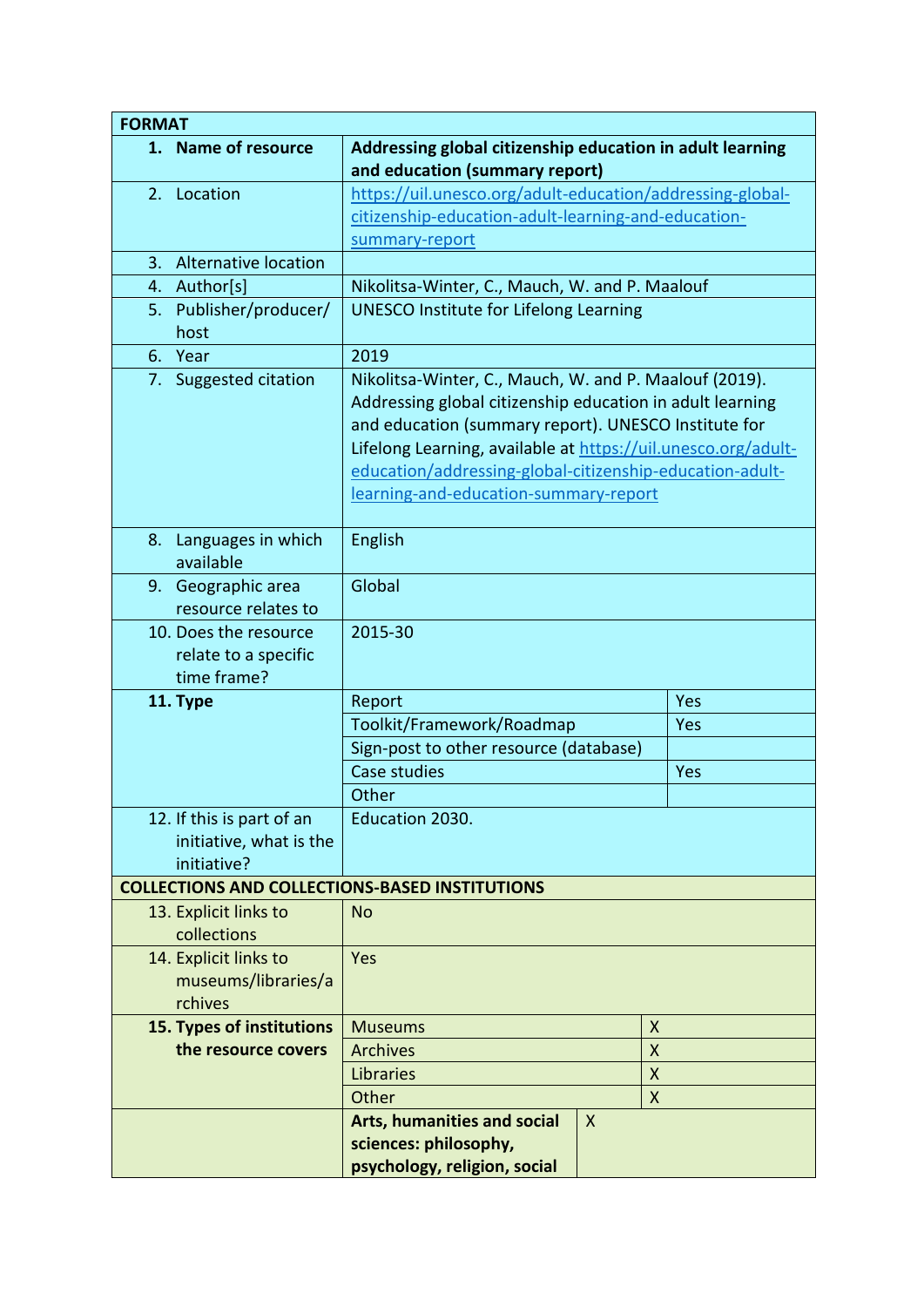| 16. Does the resource                                                                        | sciences, law, politics,                                                         |              |              |
|----------------------------------------------------------------------------------------------|----------------------------------------------------------------------------------|--------------|--------------|
| relate to specific                                                                           | language, arts and                                                               |              |              |
| disciplines?                                                                                 | recreation, architecture,                                                        |              |              |
|                                                                                              | literature, history,                                                             |              |              |
|                                                                                              | geography and ethnology,                                                         |              |              |
|                                                                                              | anthropology, archaeology                                                        |              |              |
|                                                                                              | Science, natural history,                                                        | $\mathsf{X}$ |              |
|                                                                                              | technology, medicine,                                                            |              |              |
|                                                                                              | engineering, manufacturing                                                       |              |              |
| 17. If no explicit links to                                                                  | The resource can be used by collections institutions to                          |              |              |
| collections,                                                                                 | develop educational activities for adults, drawing on                            |              |              |
| justification for                                                                            | collections, that can contribute to sustainable development.                     |              |              |
| inclusion                                                                                    |                                                                                  |              |              |
| <b>HOW IT CONTRIBUTES TO SUSTAINABLE DEVELOPMENT</b>                                         |                                                                                  |              |              |
|                                                                                              | 18. Collections-related activities the resource relates to (mark all that apply) |              |              |
|                                                                                              | Develop collections to protect and safeguard wider cultural and                  |              |              |
|                                                                                              | natural heritage more effectively, for example by targeting                      |              |              |
|                                                                                              | collecting to threatened forms of heritage in strategic ways                     |              |              |
| Use collections to promote learning and educational                                          |                                                                                  |              | $\mathsf{X}$ |
|                                                                                              | opportunities that contribute to sustainable development more                    |              |              |
|                                                                                              | effectively, for example education for sustainable development                   |              |              |
| and sustainable lifestyles, human rights, gender equality,                                   |                                                                                  |              |              |
| promotion of a culture of peace and non-violence, global                                     |                                                                                  |              |              |
| citizenship and appreciation of cultural diversity and of culture's                          |                                                                                  |              |              |
| contribution to sustainable development and/or skills development<br>relating to collections |                                                                                  |              |              |
| Use collections to promote cultural participation/social inclusion<br>X                      |                                                                                  |              |              |
| more effectively, for example by reducing barriers to participation,                         |                                                                                  |              |              |
| to ensure no-one is 'left behind'                                                            |                                                                                  |              |              |
|                                                                                              | Use collections to promote sustainable tourism more effectively,                 |              |              |
|                                                                                              | for example by developing new products based on local cultural                   |              |              |
|                                                                                              | heritage, and/or considering the rights of stakeholder groups in                 |              |              |
| relation to collections                                                                      |                                                                                  |              |              |
| Use collections to support research that contributes to                                      |                                                                                  |              |              |
|                                                                                              | sustainable development (including all forms of personal and self-               |              |              |
|                                                                                              | directed research at all levels that make use of stored collections)             |              |              |
|                                                                                              | more effectively, for example by providing effective facilities,                 |              |              |
| collections and information to meet researchers' needs                                       |                                                                                  |              |              |
| Make decisions around collections that contribute to sustainable                             |                                                                                  |              |              |
| development more effectively                                                                 |                                                                                  |              |              |
| i.                                                                                           | employment (recruiting, staff training, staff safety)                            |              |              |
| ii.                                                                                          | energy consumption, greenhouse gas emissions,                                    |              |              |
| reduction, monitoring and reporting                                                          |                                                                                  |              |              |
| iii.                                                                                         | waste management and reduction of waste                                          |              |              |
| iv.                                                                                          | transport (forms of transport, energy use)                                       |              |              |
| v.                                                                                           | commercial activities including copyright and IP                                 |              |              |
| governance and management<br>vi.                                                             |                                                                                  |              |              |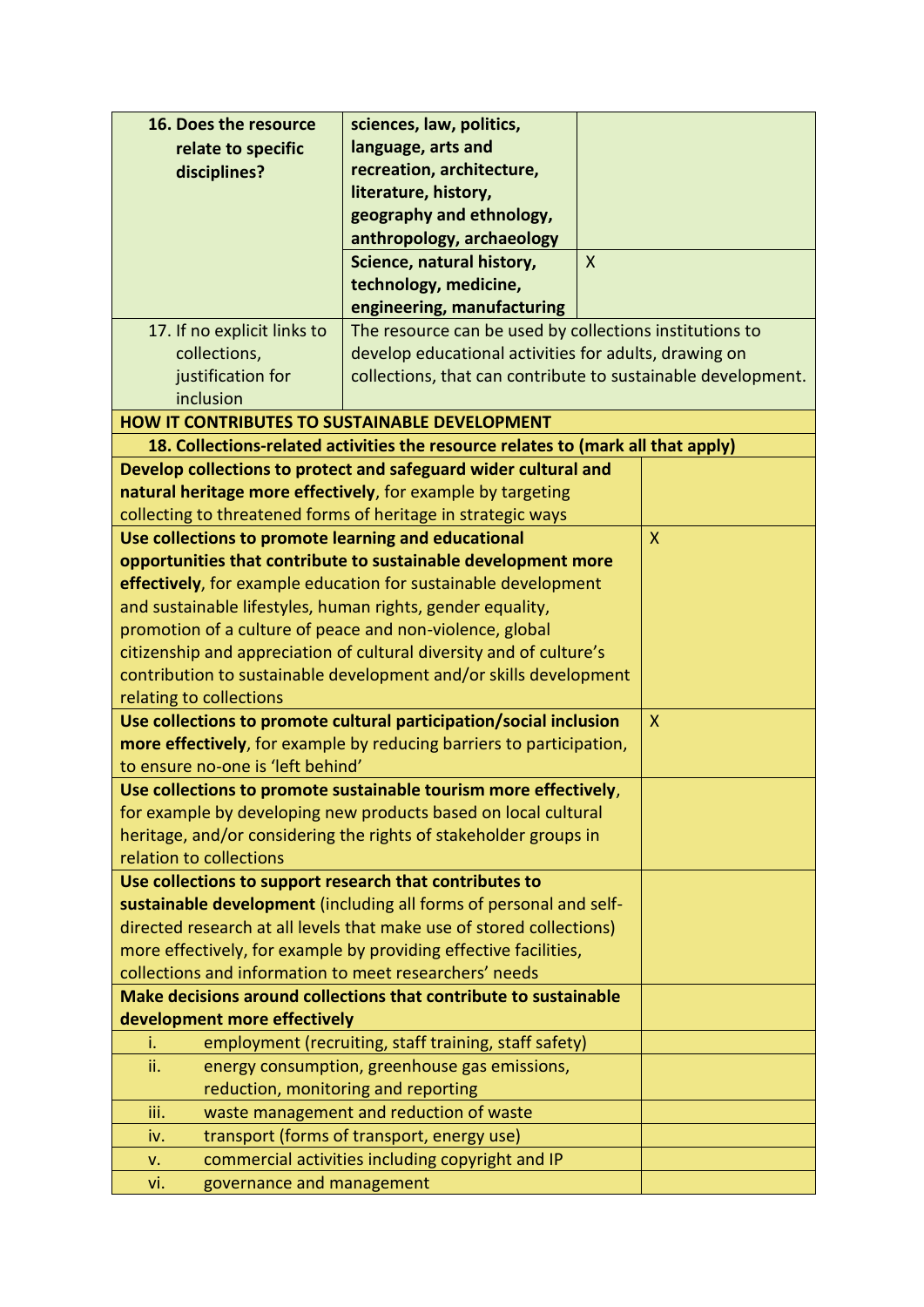| Direct external leadership, partnerships and collaborations<br>towards sustainable development more effectively, for example<br>by developing impactful partnerships<br>19. Does the resource relate clearly to any international conventions (mark all that<br>apply)?<br><b>Culture conventions:</b><br>1952, 71 Protection of Copyright and Neighbouring Rights<br>1954 Protection of Cultural Property in the Event of Armed Conflict<br>1970 Fighting Against the Illicit Trafficking of Cultural Property<br>1972 Protection of the World Cultural and Natural Heritage<br>2001 Protection of the Underwater Cultural Heritage<br>2003 Safeguarding of the Intangible Cultural Heritage<br>2005 Protection and Promotion of the Diversity of Cultural<br>X<br><b>Expressions</b><br><b>Rio Conventions:</b><br>Convention on Biological Diversity (CBD), Convention to Combat<br>Desertification (UNCCD), Framework Convention on Climate<br>Change (UNFCCC)<br><b>AIMS AND CONTENT</b><br>"The role of global citizenship education (GCED) is very<br>20. What issues does<br>relevant to the realization of the 2030 Agenda for<br>the resource aim to<br>address?<br><b>Sustainable Development. The three areas of</b><br>sustainability, namely economic growth, social inclusion<br>and environmental protection, rely on the contribution of<br>informed citizens. Moreover, GCED requires a lifelong<br>learning perspective, beginning in early childhood and<br>continuing through all levels of education into adulthood,<br>including both formal and informal approaches.<br>While GCED is already being promoted in schools and |  |  |  |
|-----------------------------------------------------------------------------------------------------------------------------------------------------------------------------------------------------------------------------------------------------------------------------------------------------------------------------------------------------------------------------------------------------------------------------------------------------------------------------------------------------------------------------------------------------------------------------------------------------------------------------------------------------------------------------------------------------------------------------------------------------------------------------------------------------------------------------------------------------------------------------------------------------------------------------------------------------------------------------------------------------------------------------------------------------------------------------------------------------------------------------------------------------------------------------------------------------------------------------------------------------------------------------------------------------------------------------------------------------------------------------------------------------------------------------------------------------------------------------------------------------------------------------------------------------------------------------------------------------------------------------------------------------|--|--|--|
|                                                                                                                                                                                                                                                                                                                                                                                                                                                                                                                                                                                                                                                                                                                                                                                                                                                                                                                                                                                                                                                                                                                                                                                                                                                                                                                                                                                                                                                                                                                                                                                                                                                     |  |  |  |
|                                                                                                                                                                                                                                                                                                                                                                                                                                                                                                                                                                                                                                                                                                                                                                                                                                                                                                                                                                                                                                                                                                                                                                                                                                                                                                                                                                                                                                                                                                                                                                                                                                                     |  |  |  |
|                                                                                                                                                                                                                                                                                                                                                                                                                                                                                                                                                                                                                                                                                                                                                                                                                                                                                                                                                                                                                                                                                                                                                                                                                                                                                                                                                                                                                                                                                                                                                                                                                                                     |  |  |  |
|                                                                                                                                                                                                                                                                                                                                                                                                                                                                                                                                                                                                                                                                                                                                                                                                                                                                                                                                                                                                                                                                                                                                                                                                                                                                                                                                                                                                                                                                                                                                                                                                                                                     |  |  |  |
|                                                                                                                                                                                                                                                                                                                                                                                                                                                                                                                                                                                                                                                                                                                                                                                                                                                                                                                                                                                                                                                                                                                                                                                                                                                                                                                                                                                                                                                                                                                                                                                                                                                     |  |  |  |
|                                                                                                                                                                                                                                                                                                                                                                                                                                                                                                                                                                                                                                                                                                                                                                                                                                                                                                                                                                                                                                                                                                                                                                                                                                                                                                                                                                                                                                                                                                                                                                                                                                                     |  |  |  |
|                                                                                                                                                                                                                                                                                                                                                                                                                                                                                                                                                                                                                                                                                                                                                                                                                                                                                                                                                                                                                                                                                                                                                                                                                                                                                                                                                                                                                                                                                                                                                                                                                                                     |  |  |  |
|                                                                                                                                                                                                                                                                                                                                                                                                                                                                                                                                                                                                                                                                                                                                                                                                                                                                                                                                                                                                                                                                                                                                                                                                                                                                                                                                                                                                                                                                                                                                                                                                                                                     |  |  |  |
|                                                                                                                                                                                                                                                                                                                                                                                                                                                                                                                                                                                                                                                                                                                                                                                                                                                                                                                                                                                                                                                                                                                                                                                                                                                                                                                                                                                                                                                                                                                                                                                                                                                     |  |  |  |
|                                                                                                                                                                                                                                                                                                                                                                                                                                                                                                                                                                                                                                                                                                                                                                                                                                                                                                                                                                                                                                                                                                                                                                                                                                                                                                                                                                                                                                                                                                                                                                                                                                                     |  |  |  |
|                                                                                                                                                                                                                                                                                                                                                                                                                                                                                                                                                                                                                                                                                                                                                                                                                                                                                                                                                                                                                                                                                                                                                                                                                                                                                                                                                                                                                                                                                                                                                                                                                                                     |  |  |  |
|                                                                                                                                                                                                                                                                                                                                                                                                                                                                                                                                                                                                                                                                                                                                                                                                                                                                                                                                                                                                                                                                                                                                                                                                                                                                                                                                                                                                                                                                                                                                                                                                                                                     |  |  |  |
|                                                                                                                                                                                                                                                                                                                                                                                                                                                                                                                                                                                                                                                                                                                                                                                                                                                                                                                                                                                                                                                                                                                                                                                                                                                                                                                                                                                                                                                                                                                                                                                                                                                     |  |  |  |
|                                                                                                                                                                                                                                                                                                                                                                                                                                                                                                                                                                                                                                                                                                                                                                                                                                                                                                                                                                                                                                                                                                                                                                                                                                                                                                                                                                                                                                                                                                                                                                                                                                                     |  |  |  |
|                                                                                                                                                                                                                                                                                                                                                                                                                                                                                                                                                                                                                                                                                                                                                                                                                                                                                                                                                                                                                                                                                                                                                                                                                                                                                                                                                                                                                                                                                                                                                                                                                                                     |  |  |  |
|                                                                                                                                                                                                                                                                                                                                                                                                                                                                                                                                                                                                                                                                                                                                                                                                                                                                                                                                                                                                                                                                                                                                                                                                                                                                                                                                                                                                                                                                                                                                                                                                                                                     |  |  |  |
|                                                                                                                                                                                                                                                                                                                                                                                                                                                                                                                                                                                                                                                                                                                                                                                                                                                                                                                                                                                                                                                                                                                                                                                                                                                                                                                                                                                                                                                                                                                                                                                                                                                     |  |  |  |
|                                                                                                                                                                                                                                                                                                                                                                                                                                                                                                                                                                                                                                                                                                                                                                                                                                                                                                                                                                                                                                                                                                                                                                                                                                                                                                                                                                                                                                                                                                                                                                                                                                                     |  |  |  |
|                                                                                                                                                                                                                                                                                                                                                                                                                                                                                                                                                                                                                                                                                                                                                                                                                                                                                                                                                                                                                                                                                                                                                                                                                                                                                                                                                                                                                                                                                                                                                                                                                                                     |  |  |  |
|                                                                                                                                                                                                                                                                                                                                                                                                                                                                                                                                                                                                                                                                                                                                                                                                                                                                                                                                                                                                                                                                                                                                                                                                                                                                                                                                                                                                                                                                                                                                                                                                                                                     |  |  |  |
|                                                                                                                                                                                                                                                                                                                                                                                                                                                                                                                                                                                                                                                                                                                                                                                                                                                                                                                                                                                                                                                                                                                                                                                                                                                                                                                                                                                                                                                                                                                                                                                                                                                     |  |  |  |
|                                                                                                                                                                                                                                                                                                                                                                                                                                                                                                                                                                                                                                                                                                                                                                                                                                                                                                                                                                                                                                                                                                                                                                                                                                                                                                                                                                                                                                                                                                                                                                                                                                                     |  |  |  |
|                                                                                                                                                                                                                                                                                                                                                                                                                                                                                                                                                                                                                                                                                                                                                                                                                                                                                                                                                                                                                                                                                                                                                                                                                                                                                                                                                                                                                                                                                                                                                                                                                                                     |  |  |  |
|                                                                                                                                                                                                                                                                                                                                                                                                                                                                                                                                                                                                                                                                                                                                                                                                                                                                                                                                                                                                                                                                                                                                                                                                                                                                                                                                                                                                                                                                                                                                                                                                                                                     |  |  |  |
|                                                                                                                                                                                                                                                                                                                                                                                                                                                                                                                                                                                                                                                                                                                                                                                                                                                                                                                                                                                                                                                                                                                                                                                                                                                                                                                                                                                                                                                                                                                                                                                                                                                     |  |  |  |
|                                                                                                                                                                                                                                                                                                                                                                                                                                                                                                                                                                                                                                                                                                                                                                                                                                                                                                                                                                                                                                                                                                                                                                                                                                                                                                                                                                                                                                                                                                                                                                                                                                                     |  |  |  |
|                                                                                                                                                                                                                                                                                                                                                                                                                                                                                                                                                                                                                                                                                                                                                                                                                                                                                                                                                                                                                                                                                                                                                                                                                                                                                                                                                                                                                                                                                                                                                                                                                                                     |  |  |  |
|                                                                                                                                                                                                                                                                                                                                                                                                                                                                                                                                                                                                                                                                                                                                                                                                                                                                                                                                                                                                                                                                                                                                                                                                                                                                                                                                                                                                                                                                                                                                                                                                                                                     |  |  |  |
|                                                                                                                                                                                                                                                                                                                                                                                                                                                                                                                                                                                                                                                                                                                                                                                                                                                                                                                                                                                                                                                                                                                                                                                                                                                                                                                                                                                                                                                                                                                                                                                                                                                     |  |  |  |
| formal education, and progress has been made, further                                                                                                                                                                                                                                                                                                                                                                                                                                                                                                                                                                                                                                                                                                                                                                                                                                                                                                                                                                                                                                                                                                                                                                                                                                                                                                                                                                                                                                                                                                                                                                                               |  |  |  |
| efforts are needed to involve all relevant stakeholders.                                                                                                                                                                                                                                                                                                                                                                                                                                                                                                                                                                                                                                                                                                                                                                                                                                                                                                                                                                                                                                                                                                                                                                                                                                                                                                                                                                                                                                                                                                                                                                                            |  |  |  |
| Policy-makers, researchers and practitioners need to be                                                                                                                                                                                                                                                                                                                                                                                                                                                                                                                                                                                                                                                                                                                                                                                                                                                                                                                                                                                                                                                                                                                                                                                                                                                                                                                                                                                                                                                                                                                                                                                             |  |  |  |
| made aware of the importance of GCED in lifelong learning                                                                                                                                                                                                                                                                                                                                                                                                                                                                                                                                                                                                                                                                                                                                                                                                                                                                                                                                                                                                                                                                                                                                                                                                                                                                                                                                                                                                                                                                                                                                                                                           |  |  |  |
| and in non-formal learning and education, focusing                                                                                                                                                                                                                                                                                                                                                                                                                                                                                                                                                                                                                                                                                                                                                                                                                                                                                                                                                                                                                                                                                                                                                                                                                                                                                                                                                                                                                                                                                                                                                                                                  |  |  |  |
| on adult learning and education in a range of areas,                                                                                                                                                                                                                                                                                                                                                                                                                                                                                                                                                                                                                                                                                                                                                                                                                                                                                                                                                                                                                                                                                                                                                                                                                                                                                                                                                                                                                                                                                                                                                                                                |  |  |  |
| including peace promotion, conflict prevention, inclusion                                                                                                                                                                                                                                                                                                                                                                                                                                                                                                                                                                                                                                                                                                                                                                                                                                                                                                                                                                                                                                                                                                                                                                                                                                                                                                                                                                                                                                                                                                                                                                                           |  |  |  |
| and social cohesion" (p.5)                                                                                                                                                                                                                                                                                                                                                                                                                                                                                                                                                                                                                                                                                                                                                                                                                                                                                                                                                                                                                                                                                                                                                                                                                                                                                                                                                                                                                                                                                                                                                                                                                          |  |  |  |
| "Policy-makers, researchers and practitioners" [working<br>21. Intended audience                                                                                                                                                                                                                                                                                                                                                                                                                                                                                                                                                                                                                                                                                                                                                                                                                                                                                                                                                                                                                                                                                                                                                                                                                                                                                                                                                                                                                                                                                                                                                                    |  |  |  |
| of resource<br>with adult learning] (p.5)                                                                                                                                                                                                                                                                                                                                                                                                                                                                                                                                                                                                                                                                                                                                                                                                                                                                                                                                                                                                                                                                                                                                                                                                                                                                                                                                                                                                                                                                                                                                                                                                           |  |  |  |
| [UNESCO's Asia-Pacific Centre of Education for<br>22. Process of                                                                                                                                                                                                                                                                                                                                                                                                                                                                                                                                                                                                                                                                                                                                                                                                                                                                                                                                                                                                                                                                                                                                                                                                                                                                                                                                                                                                                                                                                                                                                                                    |  |  |  |
| development<br>International Understanding (APCEIU) and UNESCO Institute<br>for Lifelong Learning (UIL)] "initiated a joint project on                                                                                                                                                                                                                                                                                                                                                                                                                                                                                                                                                                                                                                                                                                                                                                                                                                                                                                                                                                                                                                                                                                                                                                                                                                                                                                                                                                                                                                                                                                              |  |  |  |
|                                                                                                                                                                                                                                                                                                                                                                                                                                                                                                                                                                                                                                                                                                                                                                                                                                                                                                                                                                                                                                                                                                                                                                                                                                                                                                                                                                                                                                                                                                                                                                                                                                                     |  |  |  |
| GCED and adult learning and eduacation (ALE) in 2018.<br>Their aim is to raise awareness of the significance of GCED                                                                                                                                                                                                                                                                                                                                                                                                                                                                                                                                                                                                                                                                                                                                                                                                                                                                                                                                                                                                                                                                                                                                                                                                                                                                                                                                                                                                                                                                                                                                |  |  |  |
| in ALE and to encourage stakeholders to develop and                                                                                                                                                                                                                                                                                                                                                                                                                                                                                                                                                                                                                                                                                                                                                                                                                                                                                                                                                                                                                                                                                                                                                                                                                                                                                                                                                                                                                                                                                                                                                                                                 |  |  |  |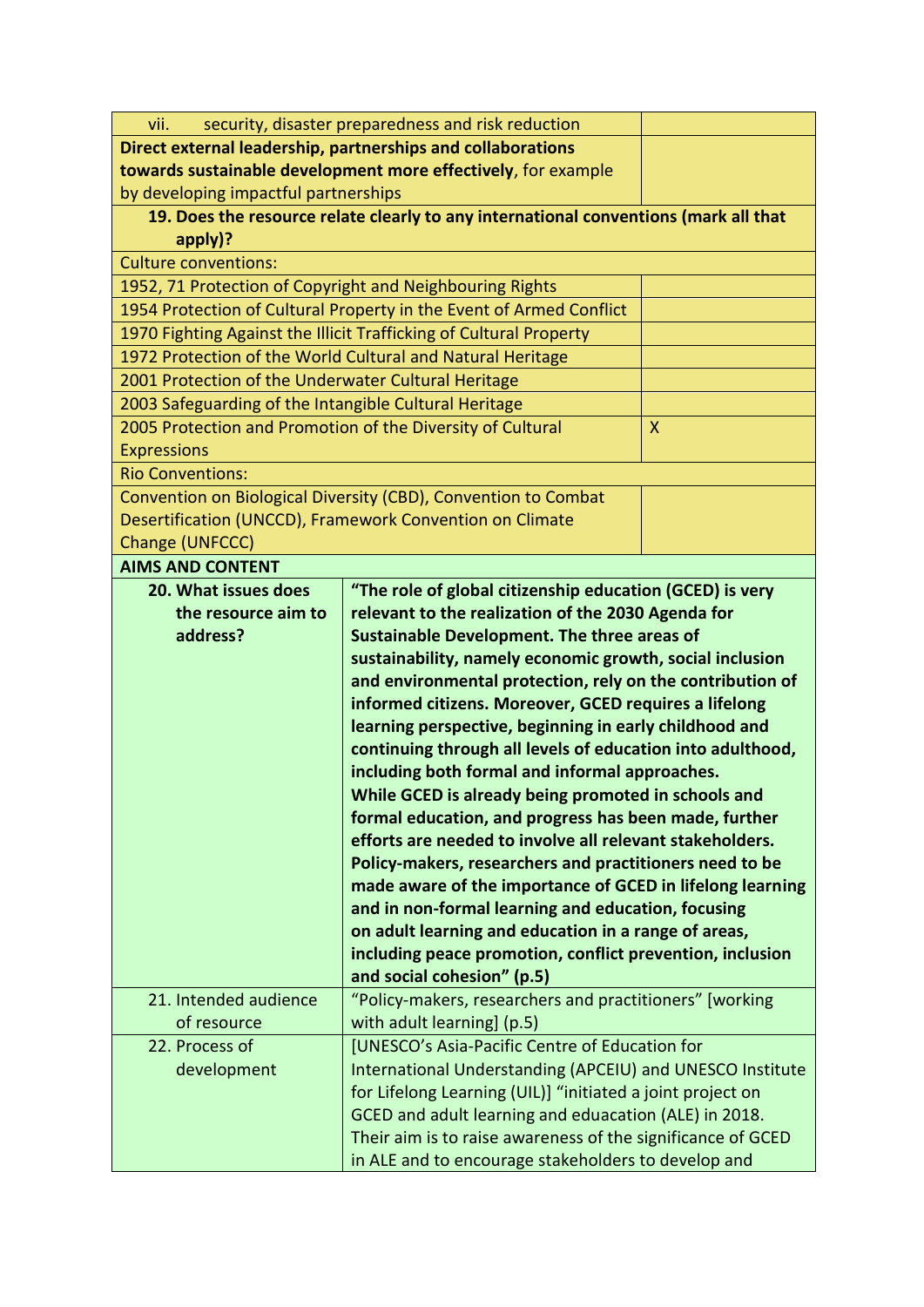|                                    | strengthen this field of education in ALE to complement the<br>attention it is already being given in school education.                                                                                                                                                                                                                                                             |
|------------------------------------|-------------------------------------------------------------------------------------------------------------------------------------------------------------------------------------------------------------------------------------------------------------------------------------------------------------------------------------------------------------------------------------|
|                                    | This synthesis report is the first outcome of this cooperation<br>and attempts to offer a deeper understanding<br>of this field, as well as outlining the developments and<br>the existing gaps. It showcases some good practices and,<br>at the same time, demonstrates that in many countries<br>GCED is not (yet) part of adult learning and education<br>programmes.<br>''(p.5) |
| 23. Organisation/structu           | Foreword                                                                                                                                                                                                                                                                                                                                                                            |
| re/contents                        | Introduction                                                                                                                                                                                                                                                                                                                                                                        |
|                                    | Part I: Thematic studies                                                                                                                                                                                                                                                                                                                                                            |
|                                    | Global citizenship education (GCED): Conceptual<br>considerations                                                                                                                                                                                                                                                                                                                   |
|                                    | Realizing the 2030 Sustainable Development Agenda: The                                                                                                                                                                                                                                                                                                                              |
|                                    | role of GCED in ALE                                                                                                                                                                                                                                                                                                                                                                 |
|                                    | ALE's contribution to fostering GCED                                                                                                                                                                                                                                                                                                                                                |
|                                    | <b>ALE as GCED</b>                                                                                                                                                                                                                                                                                                                                                                  |
|                                    | Literacy: The foundation of ALE and GCED                                                                                                                                                                                                                                                                                                                                            |
|                                    | Contribution of adult literacy programmes to GCED                                                                                                                                                                                                                                                                                                                                   |
|                                    | outcomes                                                                                                                                                                                                                                                                                                                                                                            |
|                                    | <b>GCED in ALE: Global trends and outcomes</b>                                                                                                                                                                                                                                                                                                                                      |
|                                    | Professionalization of adult educators in GCED<br>Competency framework for adult educators in GCED                                                                                                                                                                                                                                                                                  |
|                                    | Curriculum framework for adult educators in GCED                                                                                                                                                                                                                                                                                                                                    |
|                                    | Examples of curricula for adult educators                                                                                                                                                                                                                                                                                                                                           |
|                                    | Conclusion on the thematic studies                                                                                                                                                                                                                                                                                                                                                  |
|                                    | Part II: Case studies                                                                                                                                                                                                                                                                                                                                                               |
|                                    | GCED in ALE: Case studies from the five UNESCO regions                                                                                                                                                                                                                                                                                                                              |
|                                    | State of the art of ALE in the five countries                                                                                                                                                                                                                                                                                                                                       |
|                                    | Legal frameworks and discourse                                                                                                                                                                                                                                                                                                                                                      |
|                                    | Selected ALE programmes and mechanisms that touch on<br><b>GCED</b> in the case studies                                                                                                                                                                                                                                                                                             |
|                                    | Professionalizing ALE educators as a means of fostering                                                                                                                                                                                                                                                                                                                             |
|                                    | <b>GCED in ALE: examples</b>                                                                                                                                                                                                                                                                                                                                                        |
|                                    | Key outcomes of the country case studies                                                                                                                                                                                                                                                                                                                                            |
|                                    | Addendum: GCED in ALE as a response to acute need - The                                                                                                                                                                                                                                                                                                                             |
|                                    | <b>BEF Alpha programme</b>                                                                                                                                                                                                                                                                                                                                                          |
|                                    | Conclusion and way forward                                                                                                                                                                                                                                                                                                                                                          |
|                                    | <b>Bibliography</b>                                                                                                                                                                                                                                                                                                                                                                 |
| <b>FRAMEWORKS</b><br>24. Framework | A number of frameworks are provided on pages 19-22,                                                                                                                                                                                                                                                                                                                                 |
| structure                          | which consider the capacities needed by educators working                                                                                                                                                                                                                                                                                                                           |
|                                    | with adults on Global Citizenship Education.                                                                                                                                                                                                                                                                                                                                        |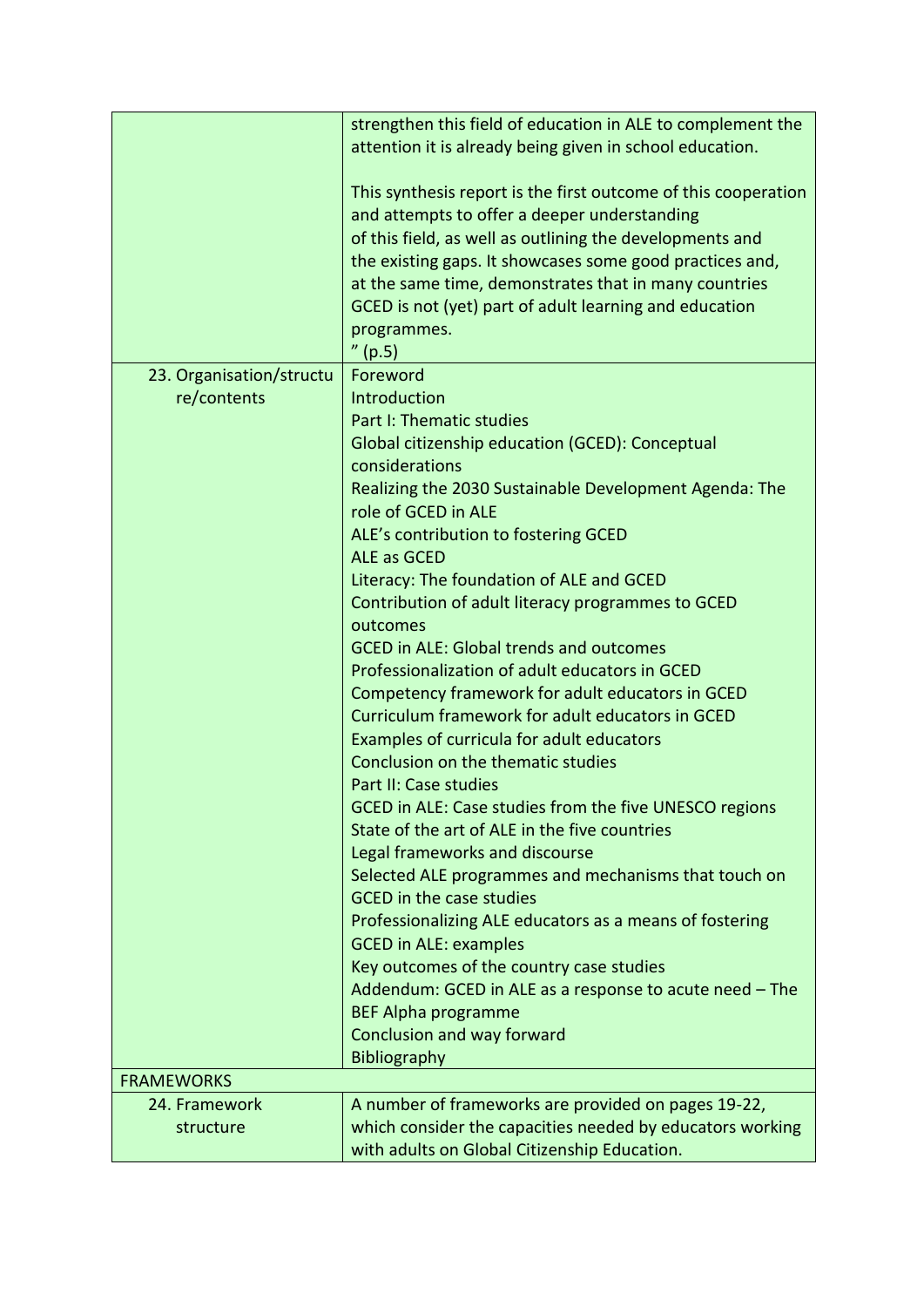| 25. Relevant policy                      | Yes                                                                        |  |  |
|------------------------------------------|----------------------------------------------------------------------------|--|--|
| considerations                           |                                                                            |  |  |
| 26. Resources for                        | Yes                                                                        |  |  |
| implementation                           |                                                                            |  |  |
| identified                               |                                                                            |  |  |
| 27. Specific assessment                  | Yes                                                                        |  |  |
| points/indicators/mi                     |                                                                            |  |  |
| lestones/action plan                     |                                                                            |  |  |
| for monitoring                           |                                                                            |  |  |
|                                          | 28. ASPECTS OF SUSTAINABILITY COVERED BY RESOURCE (mark all that apply)    |  |  |
| People (social sustainability)           | X                                                                          |  |  |
| Planet (environmental                    | X                                                                          |  |  |
| sustainability)                          |                                                                            |  |  |
| Prosperity (economic                     | $\sf X$                                                                    |  |  |
| sustainability)                          |                                                                            |  |  |
| Peace                                    | X                                                                          |  |  |
| Partnerships                             | $\overline{\mathsf{X}}$                                                    |  |  |
|                                          | 29. CROSS-CUTTING CONSIDERATIONS COVERED BY RESOURCE (mark all that apply) |  |  |
| Gender perspectives                      | Χ                                                                          |  |  |
| North and South                          | X                                                                          |  |  |
| perspectives                             |                                                                            |  |  |
|                                          | HOW THE RESOURCE CONTRIBUTES TO AGENDA 2030 AND THE SDGs                   |  |  |
|                                          | <b>HOW AGENDA 2030 AND THE SDGs FEATURE IN THE RESOURCE</b>                |  |  |
| 30. SDGs and Agenda                      | Yes                                                                        |  |  |
| 2030 specifically                        |                                                                            |  |  |
| mentioned?                               |                                                                            |  |  |
| 31. SDGs specifically                    | Yes                                                                        |  |  |
| mentioned?                               |                                                                            |  |  |
| 32. SDG targets                          | Yes                                                                        |  |  |
| specifically                             |                                                                            |  |  |
| mentioned?                               |                                                                            |  |  |
| 33. SDG indicators                       | Yes                                                                        |  |  |
| specifically                             |                                                                            |  |  |
| mentioned?                               |                                                                            |  |  |
| <b>SDGs AND SDG TARGETS AND LINKAGES</b> |                                                                            |  |  |
| 34. Comments on SDG                      | The resource is most closely linked to the training and skills             |  |  |
| linkages                                 | of those working with adult education, supporting SDG 4.4                  |  |  |
|                                          | (skills for work). Global Citizenship Education is closely                 |  |  |
|                                          | linked to SDG 4.7 (Education for Sustainable Development),                 |  |  |
|                                          | 12.8 (information for sustainable development and                          |  |  |
|                                          | lifestyles in harmony with nature) and 13.3 (climate change                |  |  |
|                                          | awareness and education). The resource supports the                        |  |  |
|                                          | development of activity for all three targets, both in terms               |  |  |
|                                          | of the adults who take part in learning programmes, and                    |  |  |
|                                          | the capabilities of educators themselves. The resource also                |  |  |
|                                          | outlines the elements of literacy that can contribute to                   |  |  |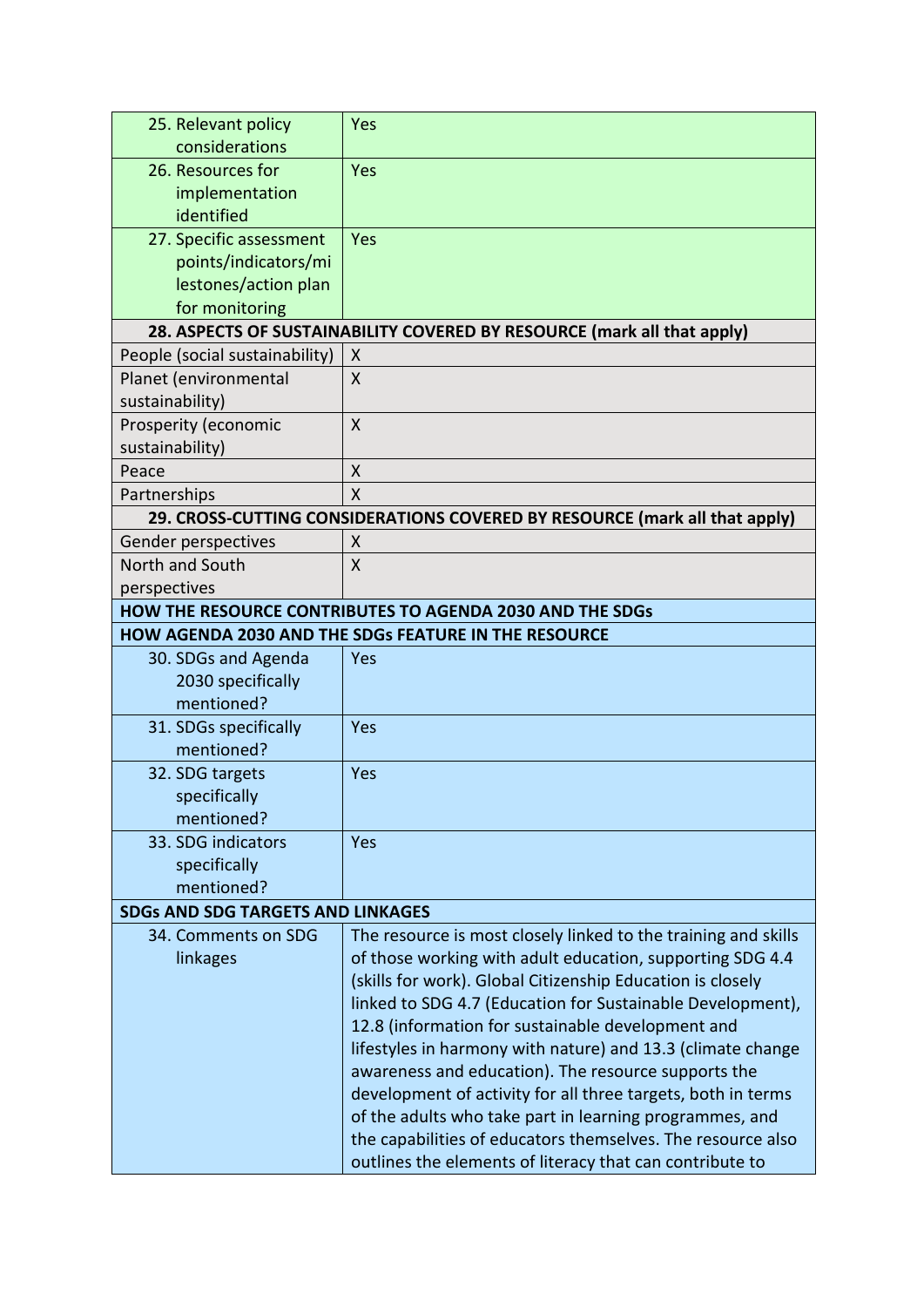|                                                                                                                                                                                                                                                                                                                                          | sustainable development, supporting SDG 4.6 (By 2030,<br>ensure that all youth and a substantial proportion of adults,<br>both men and women, achieve literacy and numeracy).<br>Promoting universal access to lifelong learning supports<br>SDG 10.2 (support universal social, economic and political<br>inclusion).                                                                                      |
|------------------------------------------------------------------------------------------------------------------------------------------------------------------------------------------------------------------------------------------------------------------------------------------------------------------------------------------|-------------------------------------------------------------------------------------------------------------------------------------------------------------------------------------------------------------------------------------------------------------------------------------------------------------------------------------------------------------------------------------------------------------|
|                                                                                                                                                                                                                                                                                                                                          | 35. SDGs and SDG targets the resource helps advance                                                                                                                                                                                                                                                                                                                                                         |
| SDG 4. Ensure inclusive and<br>equitable quality education<br>and promote lifelong<br>learning opportunities for<br>all<br>4.4 By 2030, substantially<br>increase the number of<br>youth and adults who have<br>relevant skills, including<br>technical and vocational<br>skills, for employment,<br>decent jobs and<br>entrepreneurship | Number of young people and adults in skills-development<br>activities and programmes drawing on collections, for<br>employment, decent jobs and entrepreneurship<br>Increase in number of young people and adults in such<br>programmes<br>Number and proportion of staff who have received training<br>in the last year, to better support their contribution to the<br>SDGs.                              |
| SDG 4. Ensure inclusive and<br>equitable quality education<br>and promote lifelong<br>learning opportunities for<br>all<br>4.6 By 2030, ensure that all<br>youth and a substantial<br>proportion of adults, both<br>men and women, achieve<br>literacy and numeracy<br>SDG 4. Ensure inclusive and                                       | Programs and processes in place to ensure the availability<br>of a skilled workforce.<br>Number of programmes drawing on collections to support<br>literacy and numeracy among youth.<br>Number of programmes drawing on collections to support<br>literacy and numeracy among adults.<br>Number of programmes drawing on collections to support<br>literacy and numeracy among marginalized groups.        |
| equitable quality education<br>and promote lifelong<br>learning opportunities for<br>all<br>4.7 By 2030, ensure that all<br>learners acquire the<br>knowledge and skills<br>needed to promote<br>sustainable development,<br>including, among others,<br>through education for<br>sustainable development<br>and sustainable lifestyles, | Numbers of people in each type of programme drawing on<br>collections from different demographic groups.<br>Increases in numbers of people in each type of programme<br>from different demographic groups.<br>Proportion of people involved in such programmes in<br>relation to overall audience size.<br>Evidence that learners have acquired knowledge and skills<br>to promote sustainable development. |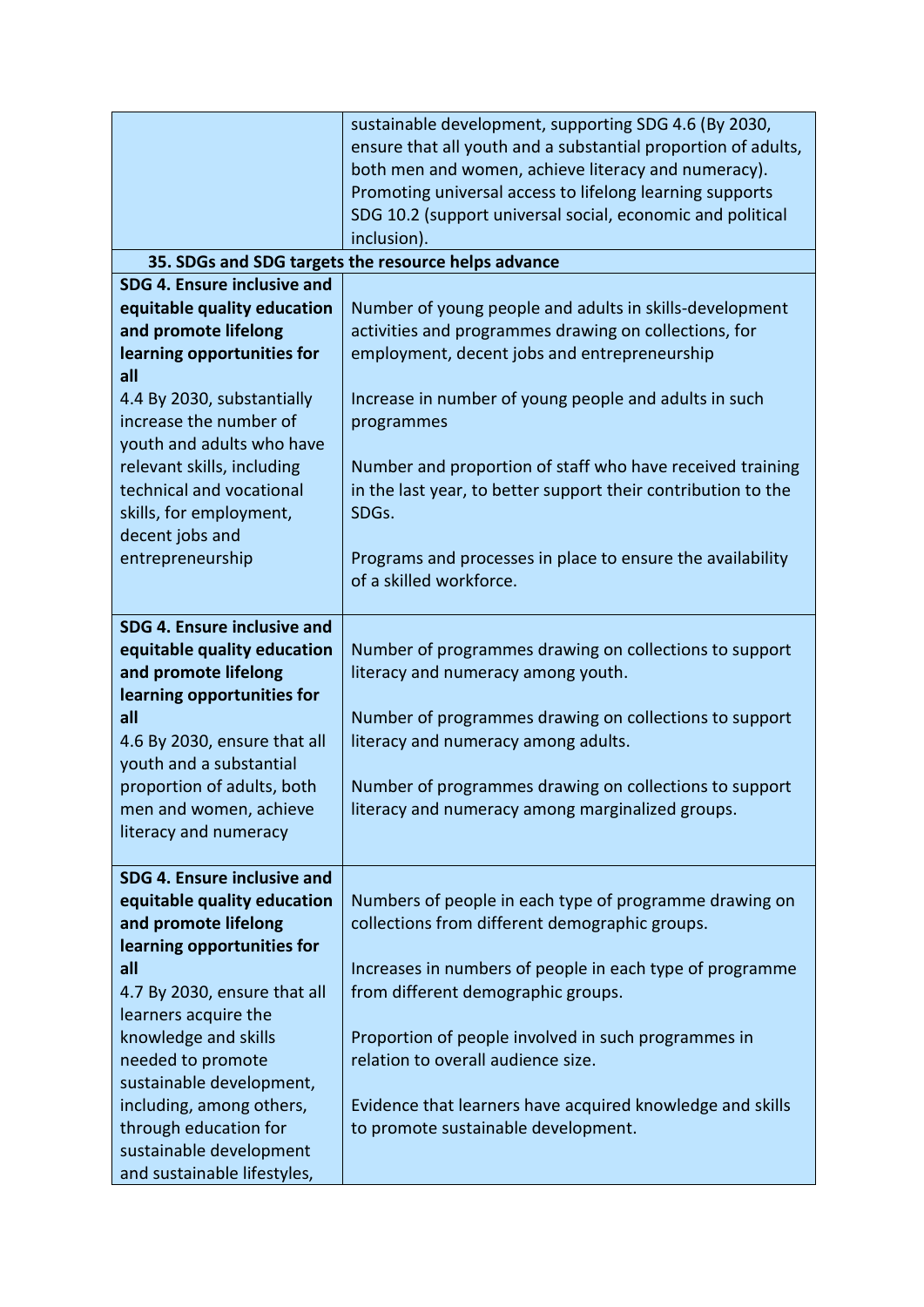| human rights, gender<br>equality, promotion of a<br>culture of peace and non-<br>violence, global citizenship<br>and appreciation of cultural<br>diversity and of culture's<br>contribution to sustainable<br>development                                                           |                                                                                                                                                                                                                                                                                                                                                                                                                                                                                                                                                                                                                                                                                                                                                                               |
|-------------------------------------------------------------------------------------------------------------------------------------------------------------------------------------------------------------------------------------------------------------------------------------|-------------------------------------------------------------------------------------------------------------------------------------------------------------------------------------------------------------------------------------------------------------------------------------------------------------------------------------------------------------------------------------------------------------------------------------------------------------------------------------------------------------------------------------------------------------------------------------------------------------------------------------------------------------------------------------------------------------------------------------------------------------------------------|
| <b>SDG 10. Reduce inequality</b><br>within and between<br>countries<br>10.2 By 2030, empower and<br>promote the social,<br>economic and political<br>inclusion of all, irrespective<br>of age, sex, disability, race,<br>ethnicity, origin, religion or<br>economic or other status | Collections development to ensure that collections<br>effectively meet the needs of all, irrespective of age, sex,<br>disability, race, ethnicity, origin, religion or economic or<br>other status.<br>Numbers and proportions of people making use of<br>collections in relation to the demographic of the local<br>population.<br>Numbers and proportions of people involved in focused<br>programmes aimed at promoting social, economic and<br>political inclusion.<br>Numbers and proportions of people from different<br>demographic groups involved in decision-making processes<br>relating to collections and collections-based institutions.<br>Number and types of partnerships that build relationships<br>with marginalized groups, individuals and communities. |
| <b>SDG 12 Ensure sustainable</b><br>consumption and<br>production patterns<br>12.8 By 2030, ensure that<br>people everywhere have<br>the relevant information<br>and awareness for<br>sustainable development<br>and lifestyles in harmony<br>with nature                           | 12.8.1 Extent to which (i) global citizenship education and<br>(ii) education for sustainable development (including<br>climate change education) are mainstreamed in (a)<br>national education policies; (b) curricula; (c) teacher<br>education; and (d) student assessment<br>Extent to which global citizenship education and education<br>for sustainable development (including climate change<br>education) are mainstreamed in formal, informal and non-<br>formal education programmes and activities drawing on<br>and related to collections.                                                                                                                                                                                                                      |
| SDG 13. Take urgent action<br>to combat climate change<br>and its impacts                                                                                                                                                                                                           | Plans in place to enhance positive contributions to<br>addressing climate change through use of collections. Plans                                                                                                                                                                                                                                                                                                                                                                                                                                                                                                                                                                                                                                                            |